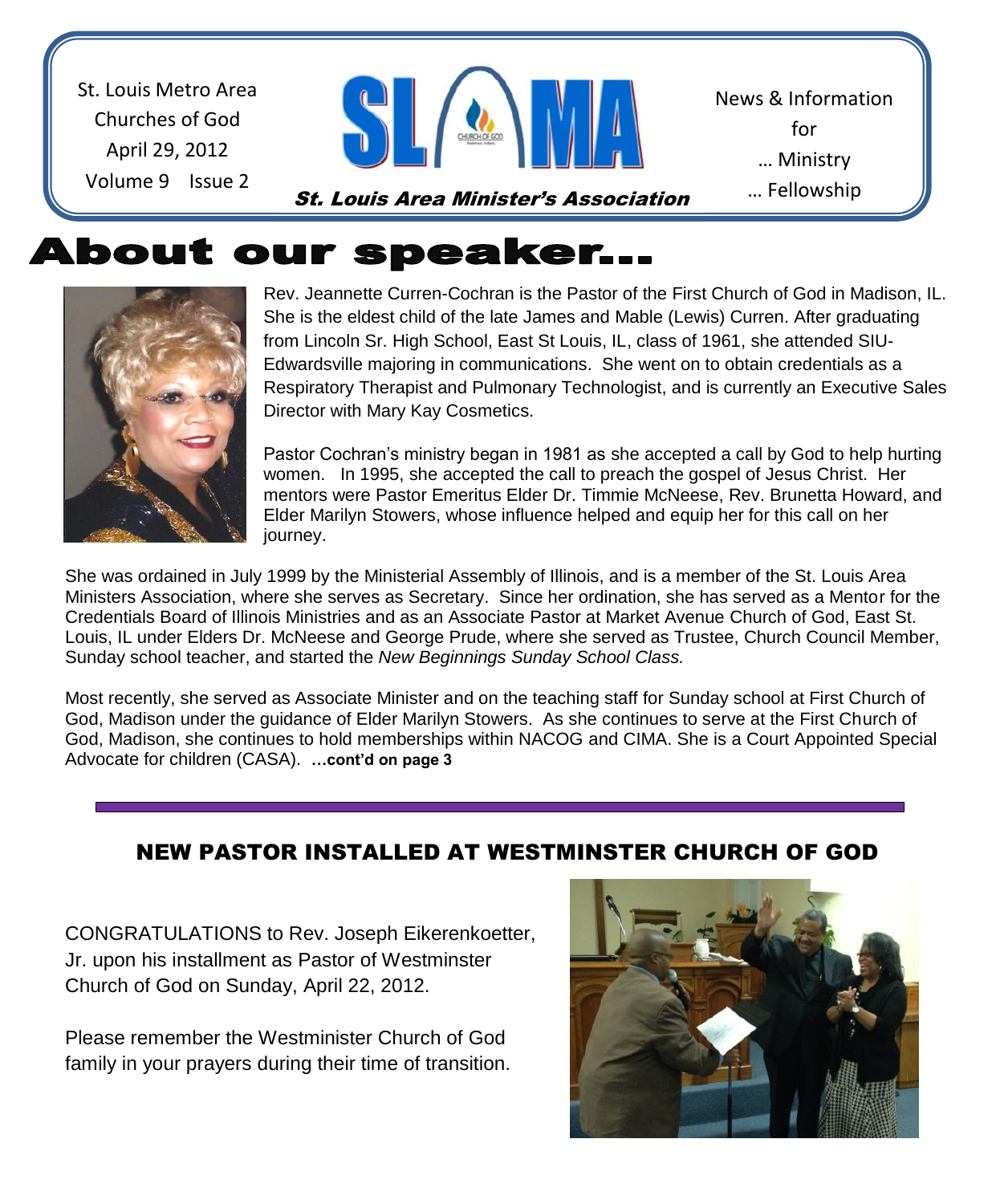

Meetings are held every fourth Monday of the month at 7:00pm at **Community Christ Fellowship Church of God** 121 Williams Blvd St. Louis, MO 63135

We're asking for all youth leaders or representatives from each church to participate in these meetings to assist in the planning and organizing of area youth events.

## **PASTOR'S PRAYER FELLOWSHIP.**

The Pastor's Prayer Fellowship meetings are held the first Tuesday of every month. The time (AM or PM) is at the discretion of the host pastor. The next Pastor's fellowship prayer meeting will be held on **Tuesday, May 8th, 2012** at **9:00am**

at the following location:

### **Westminster Church of God**

4215 E. Kossuth St. Louis, MO 63115 314-382-5017

Host Pastor: Rev. Joseph Eikerenkoetter, Jr.

### **UMBRELLA PRAYER MEETINGS**



The umbrella prayer group is a women's prayer circle that will greatly enhance your prayer life and spiritual growth. It is held every **third Saturday** at 8:00 am at the Richmond Heights COG, 7770 Dale Ave., Richmond Heights, MO 63117.

#### 314-781-7994.

#### **Coordinators:**

| Sis. Sallie Hatter     | 618-271-2214 |
|------------------------|--------------|
| Rev. Willie Stevens    | 314-653-2542 |
| Sis. Janna Sue Stowers | 314-388-2464 |
| Min. Laura Young       | 314-383-6459 |

## **YOUTH EVENTS!!!**

**May 5th -** 11am-3pm, IL Youth Day – Camp Warren, \$15 ea

### **SUMMER CAMPS:**

**June 25-29,** Grades 6-8-Camp Warren (IL) **July 2-7,** Grades 3-4, Camp Sharon (MO) **July 9-14,** Grades 7-8 Camp Sharon (MO) **July 10-13**, Grades 3-5, Camp Warren (IL) **July 16-20**, Grades 9 – Age 19, Camp Warren (IL) **July 16-21**, Grades 9-12, Camp Sharon (MO) **July 23-28**, Grades 5-6 Camp Sharon (MO)

**Local Youth Events:** *More details to come in the following months* **August 17-18th** – Youth Lock-In **Sep – Oct** – Purity Sessions **Oct** – Judgment House, Hayride **Dec 27-30** – NIYC - New Orleans, LA *(Bus transportation for the area is currently being organized)*



## **CHURCH OF GOD UNITY PICNIC**



**WHEN:** Saturday, August 25, 2012

 **TIME:** 9:00am – 4:00pm

 **WHERE:** Tiemeyer Park 3311 Asbhy Rd St. Ann, MO 63074

**Contact person:** Pastor Norma Nelson 618-271-4775

Donations are being accepted and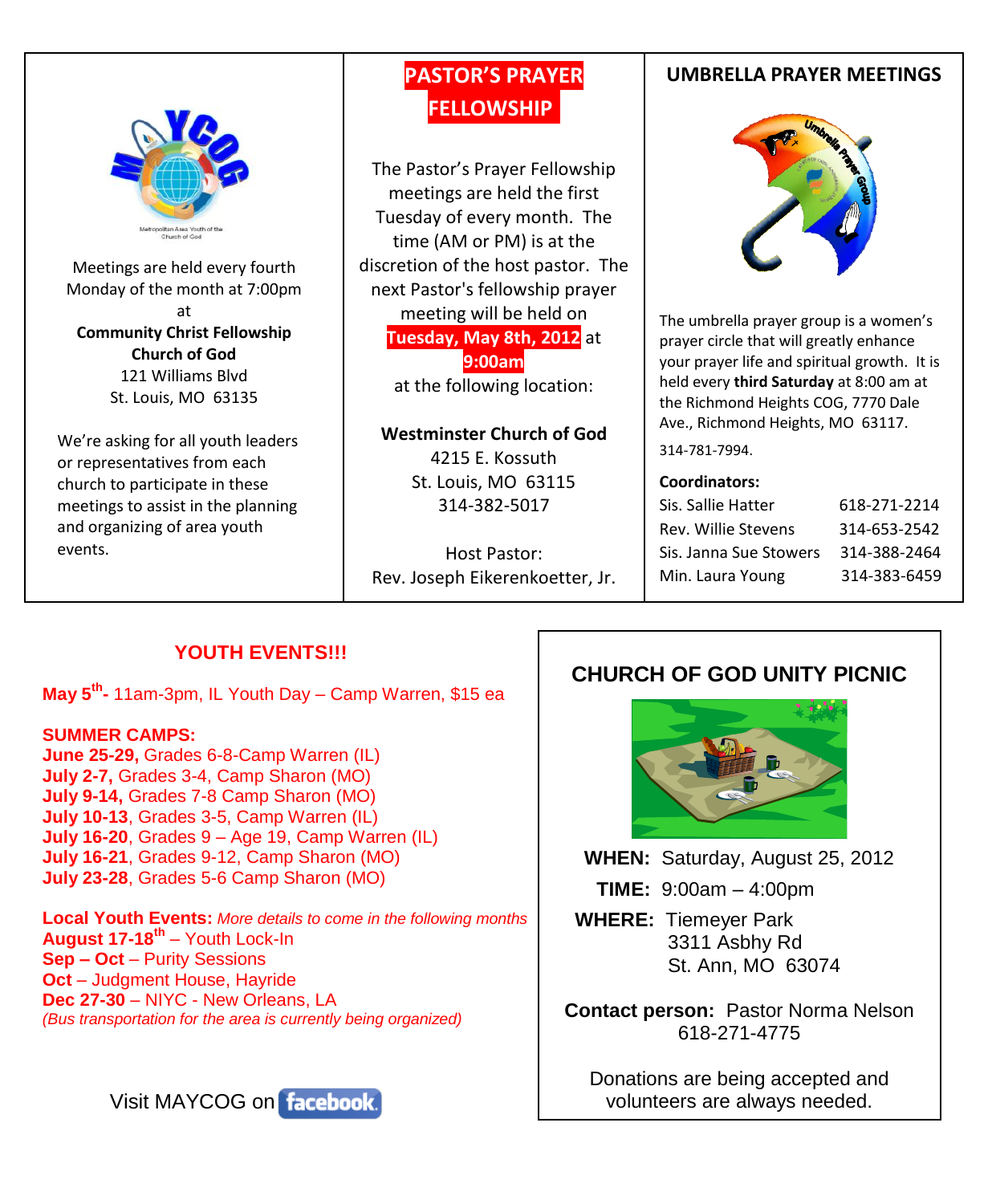**The Edgemont Church of God** Presents

### **Woman 2 Woman / Man 2 Man**

**May 3-5, 2012 Crowne Plaza St. Louis – Clayton** 7750 Carondelet Ave. Clayton, MO 63105 314-726-5400

### **Woman 2 Woman registration - \$80 Man 2 Man registration - \$60**

**For more information contact:**

Donna Roddy 314-961-2326 Osa Prude 618-874-1298 Deacon Darby Howard 618-624-4297 Deacon Joe Johnson 618-346-4354

**About our speaker (cont'd from page 1)** In April of 2009, Rev. Cochran started a Bible Study Group called the *Truth Seekers*—which began with three widows. The Truth Seekers was blessed to outgrow her home in 2010 and moved into the Carrington Place Clubhouse, in Belleville, IL.

Pastor Cochran organizes and conducts prayer retreats as well as leadership workshops. She was one of the speakers during the 2011 Christian Women Connection's Preaching Forum at the North American Convention of the Church of God in Anderson, Indiana. Pastor Cochran has been exclusively invited to preach the Morning Worship Message for Mary Kay Businesswomen in Dallas, TX for the past 5 years.

Before she was Pastor Cochran, she was a wife to her high school sweetheart of 48 years—the late Bro. Lewis Cochran who witnessed her growth into her calling as a Minister. She is a mother, grandmother, greatgrandmother, sister, niece, cousin, and friend. She loves to teach the GOSPEL, she loves people and most of all she wants to be known as, "*A servant of the Most High God"*. She remains prayerful and strives to be a Pastor after God's own heart.

## **AN OPPORTUNITY FOR THE MISSION MINDED**

A missionary trip to La Ceiba, Honduras is scheduled for departure on July 9, 2012 and return on July 19, 2012. The purpose of this trip is to help build a second story on the El Pino Church of God.



The estimated cost of the trip is \$1300.00 which includes airfare, lodging, airport fees, and two meals (lunch and dinner) each day. A day of rest and relaxation at Roatan West End Beach is planned prior to returning home. The cost for the Roatan trip is about \$170.00, which is not included in the cost of the trip.

If you, or anyone that you know, is interested in going on this mission trip please contact Pastor Randy Butler as soon as you can by email [rbjb68@sbcglobal.net,](mailto:rbjb68@sbcglobal.net) cell 314-496-9421,or the church number 314-522-1010. Additional information and forms that you need will be sent to you upon request. This trip will require a passport.

If you are unable to travel, there is another opportunity to support this

mission. Donations are being accepted for building supplies that would be used in Honduras. Our goal is to raise at least \$5000.00 (five thousand) for building supplies. Donations may be sent to the following location:

Community Christ Fellowship 121 Williams Blvd. St. Louis, MO 63135 Attn: Pastor Randy Butler

Please be sure to write "Honduras building supplies" in the memo section of the check. Thank you in advance for your support and prayers of this missionary ministry.

### **2012 Unity Services**

**July 29, 2012 - Market Avenue Church of God September 30, 2012 – Richmond Heights Church of God December 30, 2012 - There will be no meeting - Holiday weekend**